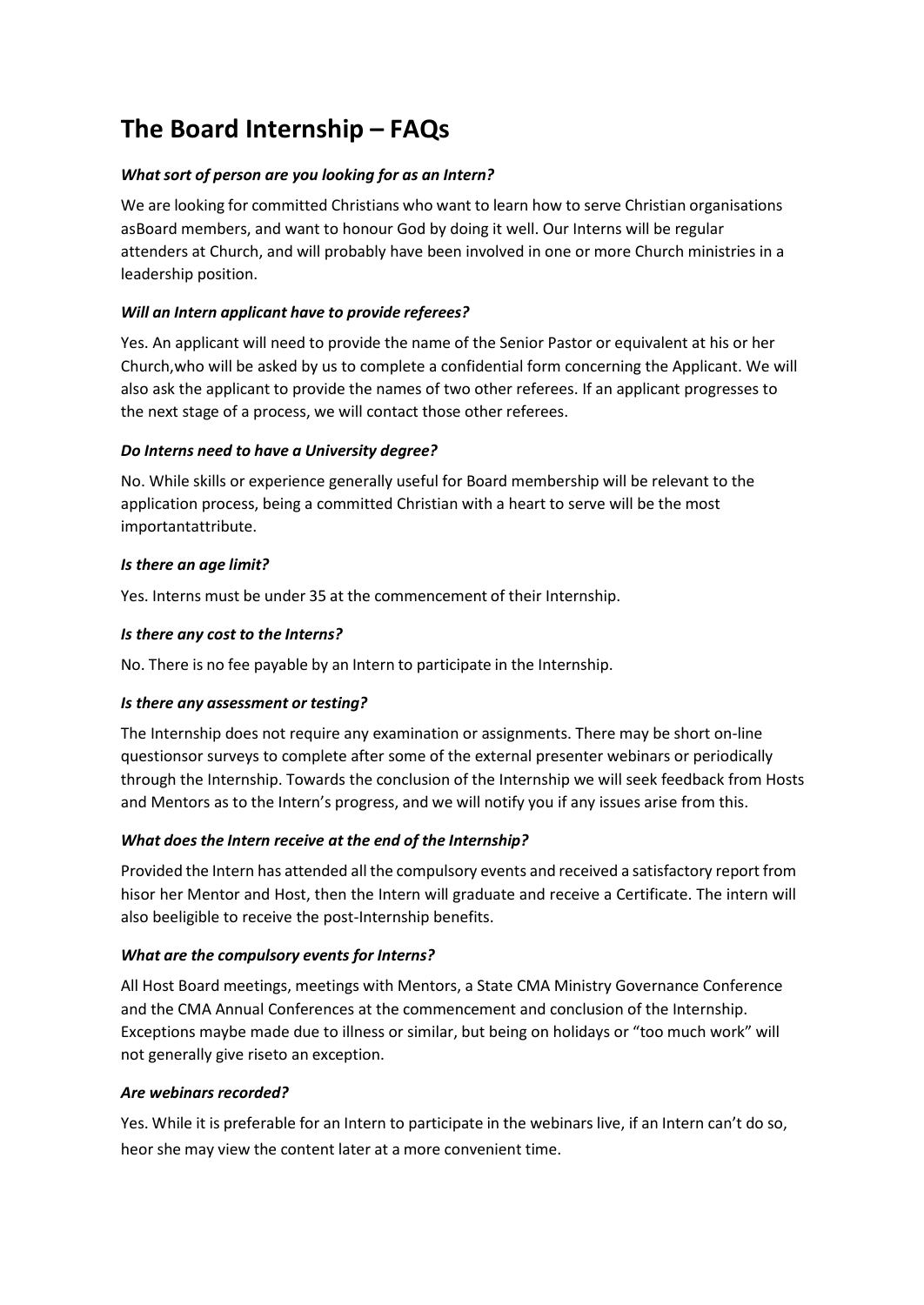#### *How are Mentor/Intern meetings arranged?*

The Mentor will arrange mutually convenient times and dates for these meetings. Generally we wouldexpect meetings to take place either shortly before or after Host Board meetings.

#### *What are the post-Internship benefits?*

Interns who have graduated are eligible for the following:

- Two years free Individual Membership of CMA
- This membership includes a discount of at least 10% on all CMA conferences, events and products forthose two years
- Free listing on the CMA Directory of Graduates
- Entry to the 'Board Internship Alumni' online community hosted by CMA

## *Is there any cost to the Mentors?*

No. It is preferable if a Mentor can attend the CMA Annual Conferences at the commencement and conclusion of an Intern's Internship (at his or her own cost), but it is not compulsory.

#### *Is there any cost to the Hosts?*

Yes. We ask the Hosts to make a \$1,000 contribution to the Board Internship program and to meet whatever costs the Intern incurs which would normally be paid in respect of the Host's Board members. For example, if the Host holds board meetings in different States of Australia, and pays a Board member's travel costs, it would also pay the Intern's travel costs. We also ask that at least onerepresentative of the Host attend at their own cost the CMA Annual Conferences at the

commencement and conclusion of the Intern's Internship.

## *What are the confidentiality requirements for Interns?*

The Interns must sign a detailed and legally binding Confidentiality Deed in respect of all nonpublic Host information they learn in connection with the Internship. A copy of this Deed is provided to theHost.

#### *Will Interns have a vote on any decisions of the Host Board?*

No.

*Will Interns take on legal liability by attending and participating in meetings of the Host Board?* Generally speaking, no. Here is a link to an advice provided by HWL Ebsworth Lawyers on the guidelines a Host Board and the Intern should follow to avoid the risk of Interns taking on legal liability[insert link].

## *Will the Interns receive all Board papers?*

Yes. Interns will have the same rights as full Board members to Board papers and other organisational documents. These documents will be covered by the Intern's Confidentiality Deed.

## *Will Interns be excluded from any parts of a Host Board meeting?*

Apart from the normal rules applying to conflict of interest situations, it is intended that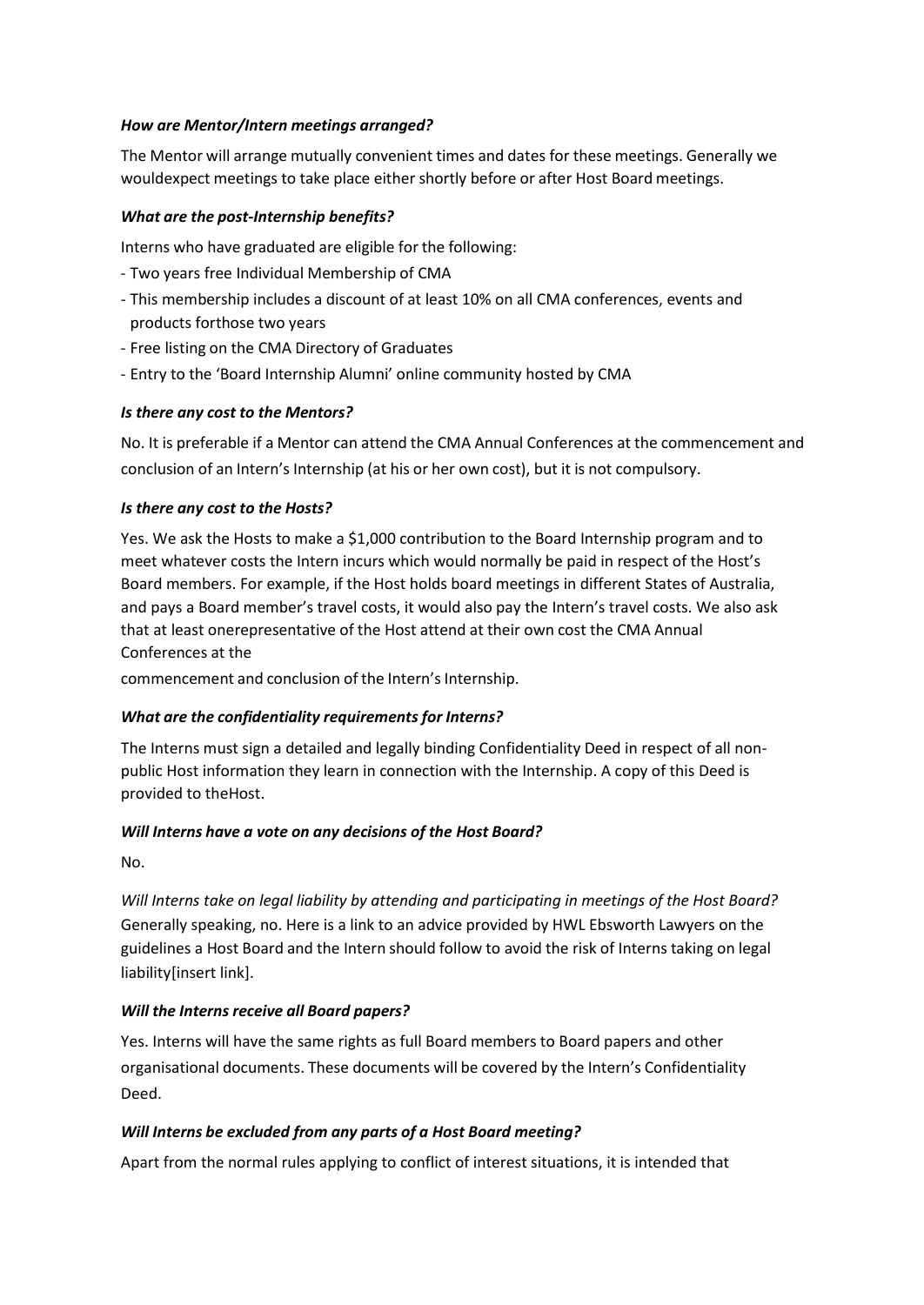Interns willparticipate in all parts of the Board meeting, no matter how sensitive. The intention of the Board Internship program is that the Interns experience and learn from every aspect of being a Board

member, even (indeed, especially) the crisis moments. In absolutely exceptional circumstances, we may be prepared to waive this position after the Host's Chair discusses the issue with us in advance.

#### *Can Hosts invite Interns to join their Boards as full Board members?*

Yes. It would be our preference however that if this were to happen it would not be until after theBoard Internship had finished.

## *Can I apply for a job with the Host during the Internship?*

From the perspective of The Board Internship program, there is nothing to prevent you doing so, although you should notify us if you do make such an application. As with any other conflict situation, you would be excluded from any Board reports/papers/discussions touching on the job discussions. However, if you were successful, you would have to cease your Internship, as it would be inappropriate to be an Intern at an organisation where you worked. If you wished to continue your Internship elsewhere, we would be happy to discuss that possibility with you, although we could give no guarantee that this would be possible. Alternatively there would be no reason, subject to the usualprocess, why you could not apply for an Internship afresh another year. If you were unsuccessful in your application, then subject to any views of your Host, we would have no objection to you continuing your Internship.

Be aware however that the Host may take a different approach to any job application by an Intern. Wewould strongly suggest that you discuss the position with your Mentor before making any application.

#### *What is the review process for the Interns and Mentors during the internship?*

A key part of the program for The Board Internship involves checking in with our Interns and Mentorson a regular basis to ensure that the Internship is progressing as intended. This process involves threeparts:

*1. Informal early check-in*

Experience has shown us that occasionally, despite our best efforts at matching, the Intern/Mentor relationship does not quite gel for some reason. In the unlikely event of this occurring, we want to deal with it promptly, so near the end of the first three months of the Internship we will contact each Intern and each Mentor to check in how the relationship is workingon a personal level. While we are keen to hear at any time if there is an issue between an Intern and their Mentor, this check-in is an opportunity to speak with us in the unlikely event that there are any interpersonal issues so that we can take early steps to resolve them.

*2. Interim Reviews*

At or about the end of the August, November and February of the Internship we will send out an Interim Review Form to each Mentor for them to complete. When the Mentor completes the Form, the Mentor will send it to their Intern for the Intern to read, and then the Intern will promptly make a time to discuss it with the Mentor, preferably face-to-face. During that meeting the Mentor and the Intern may if appropriate add to or amend the Form. At the conclusion of the meeting the Mentor and Intern will each sign the Form, and the Mentor will then keep the originaland send a copy to us and to the Intern.